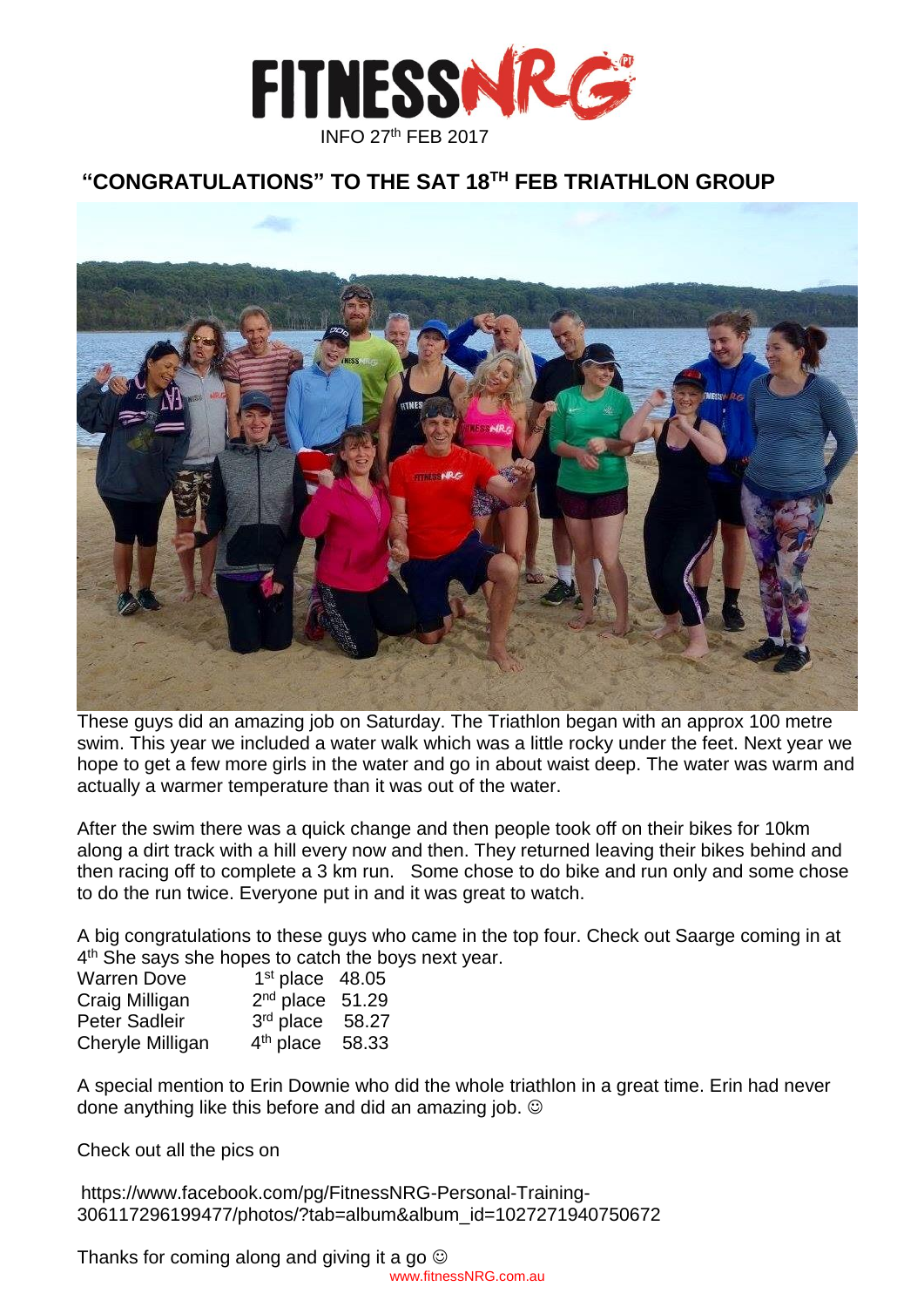# **DATES TO REMEMBER**

| <b>SAT 4TH MARCH</b>                                                                                                                  | <b>LAST SESSION FOR FEBRUARY BOOTCAMP</b>                                                                                                       |
|---------------------------------------------------------------------------------------------------------------------------------------|-------------------------------------------------------------------------------------------------------------------------------------------------|
| <b>MON 6<sup>TH</sup> MARCH</b>                                                                                                       | <b>MARCH BOOTCAMP BEGINS COST \$150</b><br>****NO COST FOR ALL 8 WEEK WEIGHT LOSS AND<br><b>UNLIMITED NRG MEMBERS*****</b>                      |
| <b>MON 13TH MARCH</b>                                                                                                                 | <b>LABOUR DAY.</b><br><b>CLASSES ON THE DAY ARE 9.30AM POWERBAR</b><br><b>AND 7PM BOOTCAMP.</b><br>PT SESSIONS ARE STILL RUNNING AT USUAL TIMES |
| <b>SAT 1ST APRIL</b>                                                                                                                  | <b>END OF TERM 1.</b><br><b>LAST SESSION FOR MARCH BOOTCAMP</b>                                                                                 |
| <b>FRI 14TH APRIL</b><br>SAT 15TH APRIL EASTER SAT<br>SUN 16 <sup>TH</sup> APRIL EASTER SUNDAY<br><b>MON 17TH APRIL EASTER MONDAY</b> | <b>GOOD FRIDAY</b>                                                                                                                              |
|                                                                                                                                       | TUES 18 <sup>TH</sup> APRIL TERM 2 CLASSES BEGIN                                                                                                |
| WED 19 <sup>TH</sup> APRIL                                                                                                            | <b>BOOTCAMP BEGINS</b>                                                                                                                          |
|                                                                                                                                       |                                                                                                                                                 |

# **RECIPE: A GREAT RICE SUBSTITUTE**

### **What you will need:**

Food processor 1 large head of cauliflower

### **Directions:**

- 1. Chop cauliflower until it resembles rice.
- 2. Put in a pot on low heat.
- 3. Mix occasionally until hot.
- 4. Turn off heat and let sit

# **HOW DO I MANAGE CALF CRAMPS?**

#### *Q In almost every run I get severe calf cramps; one or both of my calves just lock up. What's the cause of the cramping and how do I prevent it?*

**A** There are a couple of schools of thought on cramping; one suggesting it is hydration and electrolyte based and another suggesting there is a neuromuscular cause involving fatigue. I tend toward the latter in the running setting. Bruce Jones did a lot of work on marathon medical problems with the Boston Marathon through the '80s and '90s. In a comparison of medical problems in a hot and cold marathon, he found most problems increased with hot conditions; however, muscle cramping stayed at the same high level in both groups. So, heat is probably not the culprit. If you've hydrated and supplemented well, with various combinations of electrolytes, vitamins and minerals in your training and on race day, fluid balance and electrolyte deficiencies are likely not the primary villain either. My guess is that you are dealing with "**muscle fatigue"** resulting in severe and painful cramping, generally termed exercise-associated muscle cramping. The onsite treatment is to stretch the cramping muscle.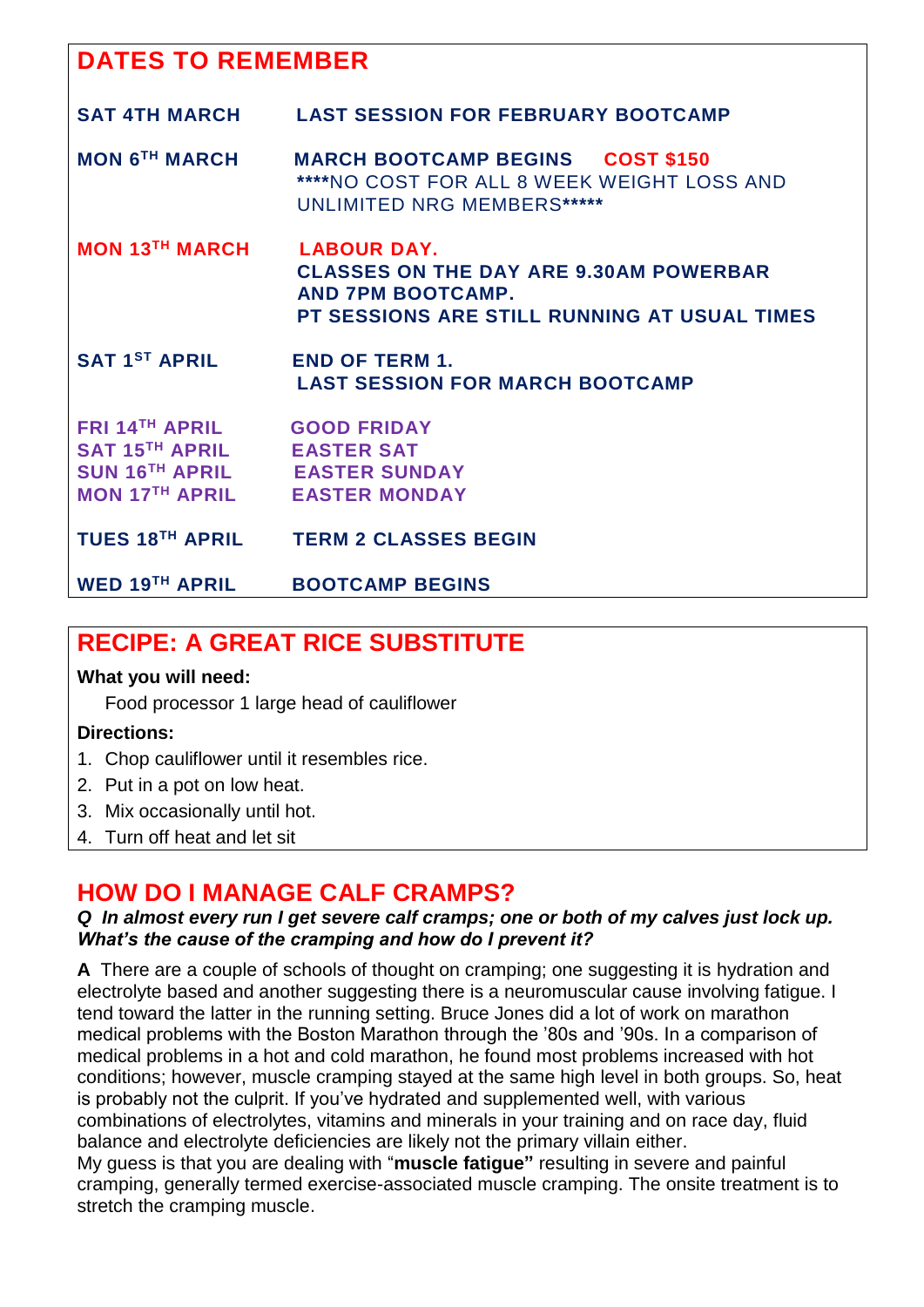**We are a distributor of Life Space products and we can offer you the products at a discounted rate. Please place your order before Friday 3 rd March. All products must be paid for upon ordering.**

# **25% OFF LIFE SPACE PRODUCTS**



Pregnancy Breastfeeding **Expand Spectrum** 60 Capsules **\$41.99 \$41.99 \$41.99** 



[Life Space Probiotic 60 Caps](http://store.evolutionhealth.com.au/life-space-pregnancy-breastfeeding-probiotic-60-caps/) Life Space Broad Spectrum Probiotic

**FitnessNRG Price \$31.50 FitnessNRG Price \$29.99**



Powder Probiotic 30 Gram 60 Caps<br>\$47.99 \$39.99 **\$47.99 \$39.99** 



[Life Space 100 Billion](http://store.evolutionhealth.com.au/life-space-100-billion-powder-probiotic-30-gram/) Life Space 60+ Years Probiotic

**FitnessNRG Price \$35.99 A Broad Specifically FitnessNRG Price \$29.99** 



[Life Space Baby](http://store.evolutionhealth.com.au/life-space-baby-probiotic-60g/) Probiotic 60g **[\\$41.99](http://store.evolutionhealth.com.au/500mg-wild-red-krill-oil-60-capsules/)**

**FitnessNRG Price \$31.50**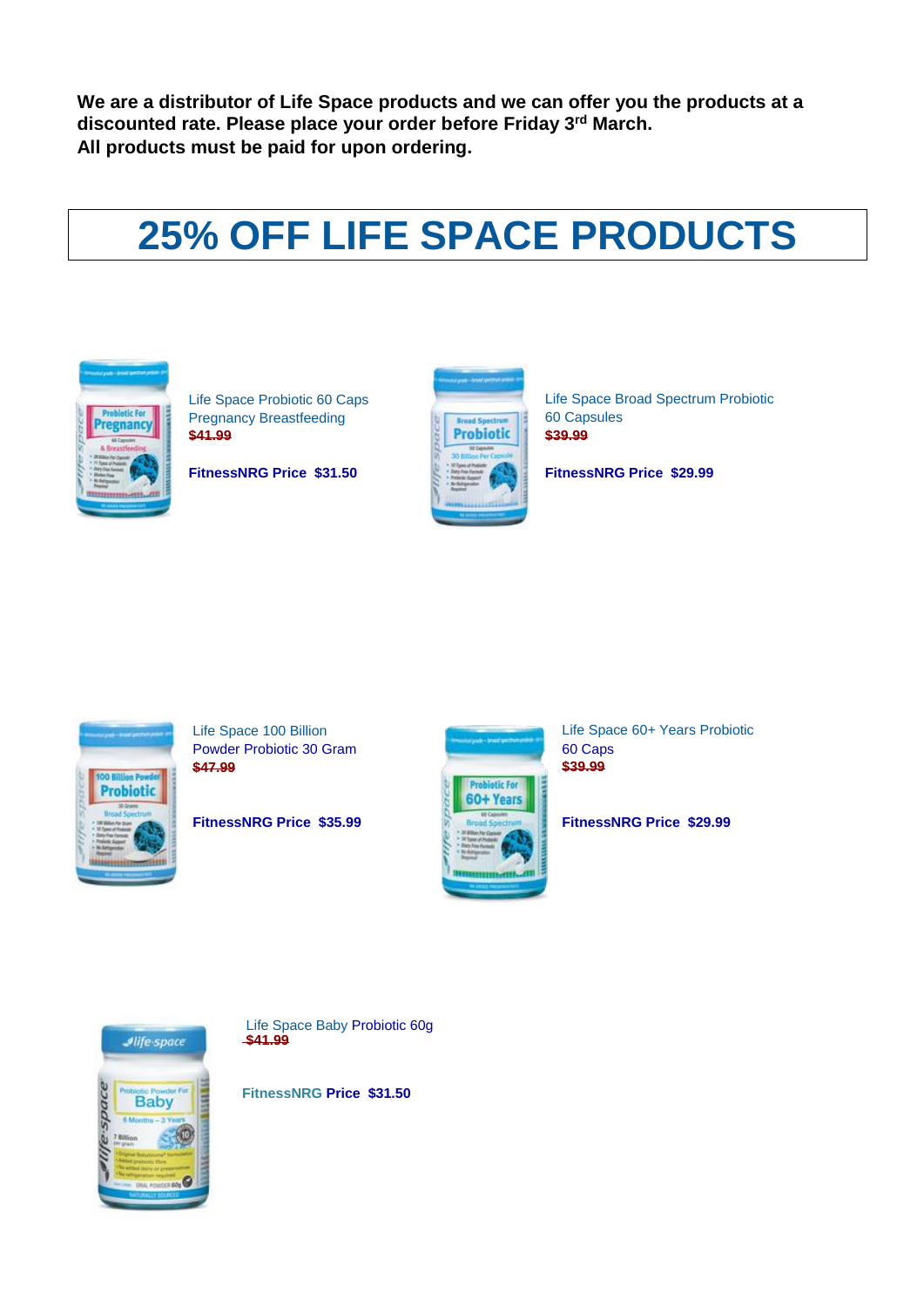

Life Space Children Probiotic Powder  **60G** 

#### **\$41.99**

**FitnessNRG Price \$31.50** 

The Elmore Oil CREAM is a new convenient way to apply your favourite pain reliever. With the same active ingredients of Tea Tree Oil and Eucalyptus (just like the oil formula) but in a more convenient, no mess cream base, that rubs right in with no residue. Just like the oil, the CREAM relieves muscular aches and pains and is perfect for joint pain, including all forms of arthritis.

Recommended Use Rate: Apply twice a day, or more often if required. Ingredients: Actilastin 1000, Tea Tree Oil, Eucalyptus Oil, Vanilla.

*For relief of arthritic pain and muscular aches and pains, including symptomatic relief of lower back pain. Can also increase joint mobility and reduce inflammation and swelling associated with arthritis and gout.*

#### **FitnessNRG Price \$20.15**





 **FitnessNRG Price \$20.15** 

[Elmore Oil](http://store.evolutionhealth.com.au/elmore-oil-250ml/) Cream Elmore Oil Sports -50mL Twin Pack

 $\triangle$ Elmore Oil



**FitnessNRG Price \$12.00 FitnessNRG Price \$12.00** 

Elmore Oil [50ml heat roll-on](http://store.evolutionhealth.com.au/elmore-oil-250ml/) Elmore Oil [50ml heat roll-on](http://store.evolutionhealth.com.au/elmore-oil-250ml/)